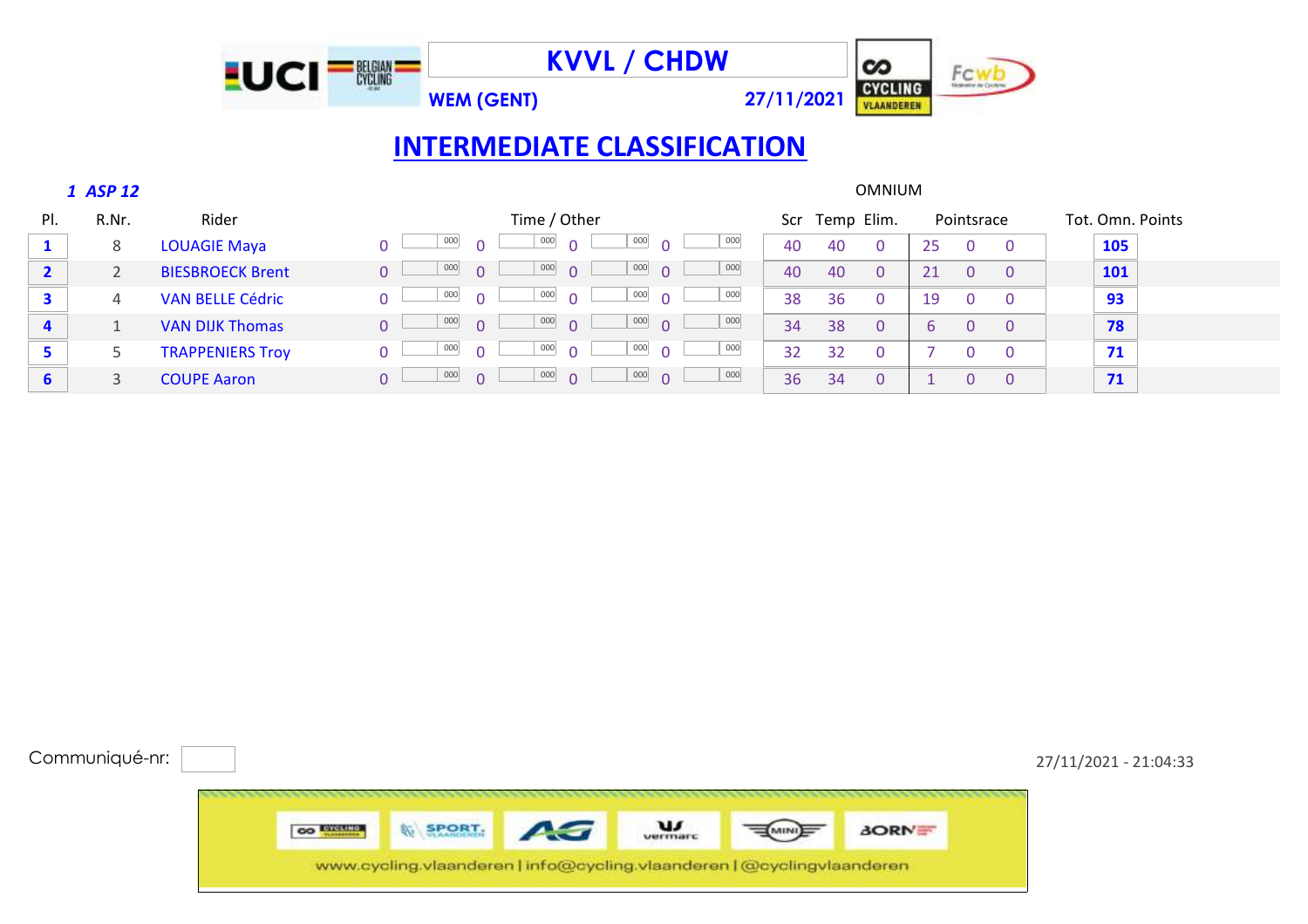



### *ASP 13* OMNIUM

| PI.                     | R.Nr. | Rider                          | Time / Other                                                             | Scr | Temp Elim.           |                      | Pointsrace                 | Tot. Omn. Points |
|-------------------------|-------|--------------------------------|--------------------------------------------------------------------------|-----|----------------------|----------------------|----------------------------|------------------|
| 1                       | 20    | <b>CRETSKENS Lotte</b>         | 000<br>000<br>000<br>000<br>$\Omega$                                     | 40  | 40<br>$\mathbf{0}$   | 30<br>$\Omega$       | $\overline{0}$             | 110              |
| $\overline{2}$          | 16    | <b>WILLEMS Sander</b>          | 000<br>000<br>000<br>000<br>$\Omega$<br>$\Omega$                         | 40  | 40<br>$\overline{0}$ | 28<br>$\Omega$       | $\overline{0}$             | 108              |
| $\overline{\mathbf{3}}$ | 18    | <b>BASTIAENS Alexander</b>     | 000<br>000<br>000<br>000<br>$\Omega$<br>$\Omega$                         | 38  | 38<br>$\overline{0}$ | 17                   | $\Omega$<br>$\mathbf{0}$   | 93               |
| 4                       | 21    | <b>DEPOORTER Liam</b>          | 000<br>000<br>000<br>000<br>$\Omega$<br>$\Omega$                         | 36  | 36<br>$\overline{0}$ | 12<br>$\overline{0}$ | $\Omega$                   | 84               |
| 5                       | 27    | <b>DE SCHRIJVER Mauro</b>      | 000<br>000<br>000<br>000<br>$\Omega$<br>$\Omega$<br>$\Omega$             | 34  | 34<br>$\overline{0}$ | 5                    | 0<br>$\Omega$              | 73               |
| $6\overline{6}$         | 25    | <b>MARTENS Andrès</b>          | 000<br>000<br>000<br>000<br>$\Omega$<br>$\Omega$                         | 32  | 32<br>$\overline{0}$ | $\mathbf{0}$         | 0<br>$\Omega$              | 64               |
| $\overline{\mathbf{z}}$ | 22    | <b>VERHULST Timothy</b>        | 000<br>000<br>000<br>000<br>$\Omega$<br>$\Omega$                         | 30  | 30<br>$\mathbf{0}$   |                      | 0<br>$\Omega$              | 62               |
| 8                       | 15    | <b>FERNANDEZ-VALOR Santin</b>  | 000<br>000<br>000<br>000<br>$\Omega$<br>$\Omega$<br>$\cap$               | 26  | 26<br>$\overline{0}$ | $\mathbf{0}$         | $\overline{0}$<br>$\Omega$ | 52               |
| 9                       | 23    | <b>DELORGE Angel</b>           | 000<br>000<br>000<br>000<br>$\Omega$<br>$\Omega$<br>$\Omega$<br>$\cap$   | 24  | 28<br>$\overline{0}$ | $\Omega$             | $\Omega$                   | 52               |
| 10                      | 24    | <b>HAID Romain</b>             | 000<br>000<br>000<br>000<br>$\Omega$<br>$\Omega$<br>$\Omega$<br>$\Omega$ | 28  | 22<br>$\overline{0}$ |                      | $\overline{0}$<br>$\Omega$ | 51               |
| 11                      | 19    | <b>MEERT Jonne</b>             | 000<br>000<br>000<br>000<br>$\Omega$<br>$\Omega$<br>$\Omega$<br>$\cap$   | 20  | 24<br>$\mathbf{0}$   | $\mathbf{0}$         | $\Omega$                   | 44               |
| 12                      | 17    | <b>VAN DER BORGHT Matthijs</b> | 000<br>000<br>000<br>000<br>$\Omega$<br>$\Omega$<br>$\cap$<br>$\Omega$   | 22  | 20<br>$\mathbf{0}$   | $\Omega$             | $\Omega$                   | 42               |

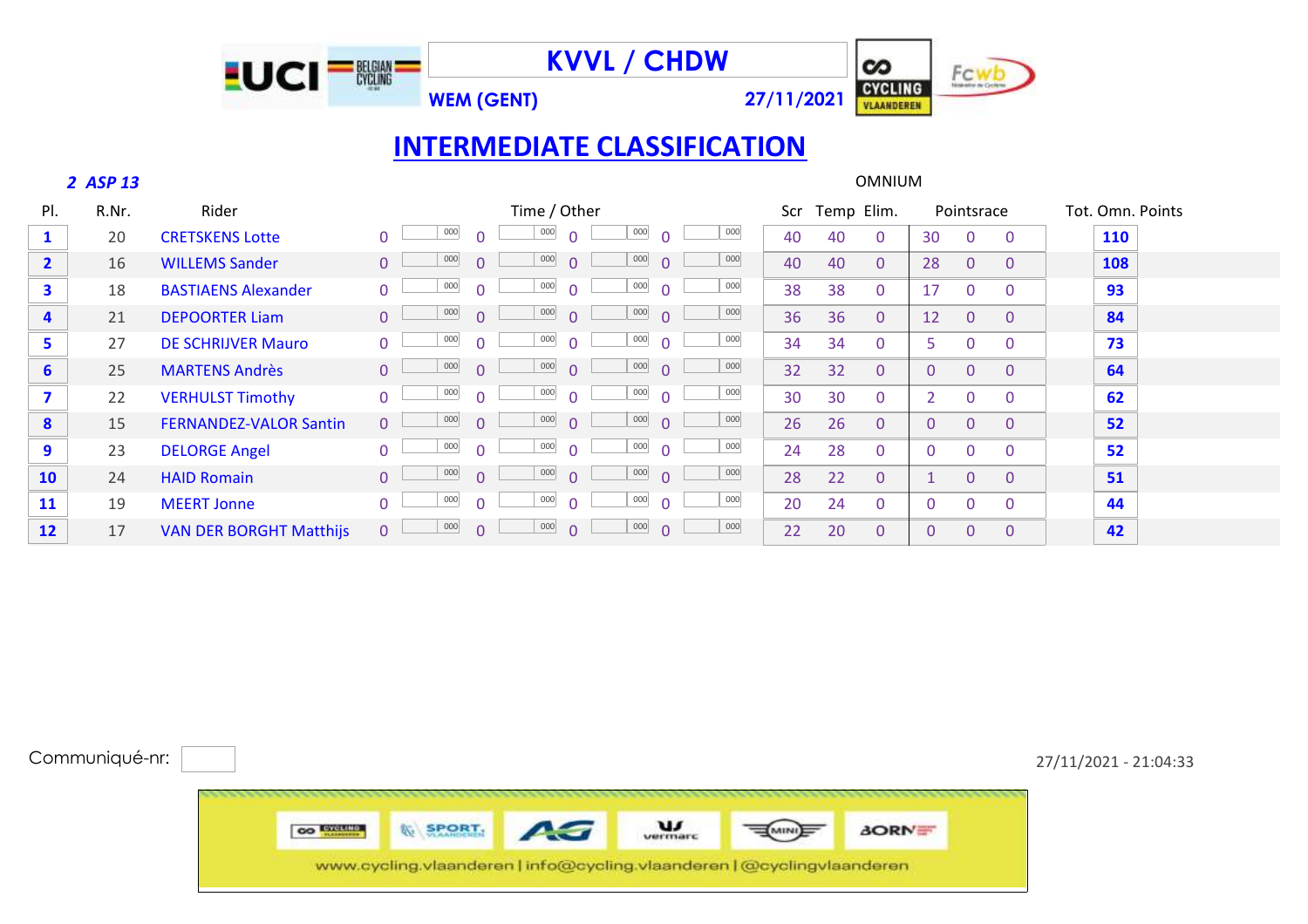

#### *ASP 14* OMNIUM

| PI.                     | R.Nr. | Rider                     |          |     |        | Time / Other    |                     |     | Scr | Temp Elim. |              |    | Pointsrace |                | Tot. Omn. Points |
|-------------------------|-------|---------------------------|----------|-----|--------|-----------------|---------------------|-----|-----|------------|--------------|----|------------|----------------|------------------|
|                         | 39    | <b>FIVE Laura</b>         |          | 000 |        | 000<br>$\cap$   | 000<br>$\Omega$     | 000 | 40  | 40         | 0            | 35 | $\Omega$   | $\Omega$       | 115              |
| $\overline{2}$          | 31    | <b>BOGAERT Matthias</b>   | $\Omega$ | 000 |        | 000<br>$\Omega$ | 000<br>$\Omega$     | 000 | 40  | 40         | $\Omega$     | 30 | $\Omega$   | - 0            | <b>110</b>       |
| $\overline{\mathbf{3}}$ | 33    | <b>DE NUL Giel</b>        | $\Omega$ | 000 |        | 000<br>$\cap$   | $000\,$<br>$\Omega$ | 000 | 38  | 38         | $\Omega$     | 13 | $\Omega$   | - 0            | 89               |
| 4                       | 37    | <b>DE VALCK Sune</b>      | $\Omega$ | 000 |        | 000<br>$\Omega$ | 000<br>$\Omega$     | 000 | 36  | 36         | $\Omega$     | 14 | $\Omega$   | - 0            | 86               |
| 5                       | 40    | <b>VANDE MOORTEL Cara</b> | $\Omega$ | 000 | $\cap$ | 000<br>$\cap$   | 000<br>$\Omega$     | 000 | 38  | 38         | $\Omega$     | 21 | $\Omega$   | $-20$          | 77               |
| $6\phantom{1}6$         | 34    | <b>VANDENBULCKE Bas</b>   | $\Omega$ | 000 | n.     | 000<br>$\Omega$ | 000<br>$\Omega$     | 000 | 32  | 34         | $\Omega$     | 10 | $\Omega$   | $\Omega$       | 76               |
|                         | 36    | <b>KEUKELIER Sean</b>     | $\Omega$ | 000 |        | 000<br>$\cap$   | 000<br>$\Omega$     | 000 | 34  | 32         | $\mathbf{0}$ | 4  | $\Omega$   | $\Omega$       | 70               |
| 8                       | 32    | <b>KIMPE</b> lan          | $\Omega$ | 000 | $\cap$ | 000<br>$\cap$   | 000<br>$\Omega$     | 000 | 30  | 30         | $\Omega$     | 6. | $\Omega$   | $\overline{0}$ | 66               |
| 9                       | 41    | <b>JACOBS Cas</b>         | $\Omega$ | 000 |        | 000<br>$\cap$   | 000<br>$\Omega$     | 000 | 28  | 28         | $\Omega$     |    |            | $\Omega$       | 56               |

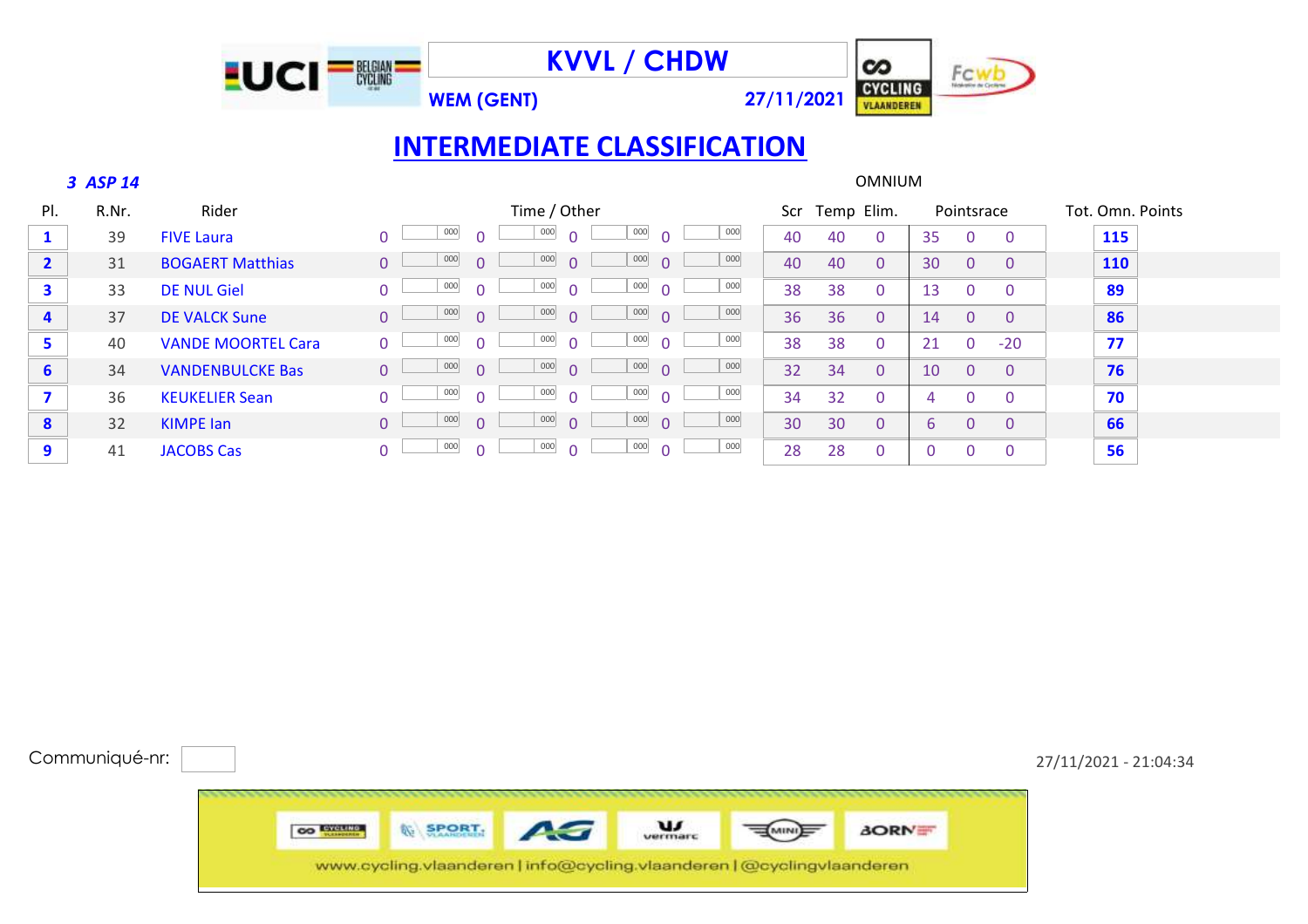

### *Dames J* OMNIUM

| PI.                     | R.Nr. | Rider                    | Time / Other                                                                   | Scr. | Temp Elim.           | Pointsrace                           | Tot. Omn. Points |
|-------------------------|-------|--------------------------|--------------------------------------------------------------------------------|------|----------------------|--------------------------------------|------------------|
| $\mathbf{1}$            | 55    | <b>WITTEVRONGEL Lani</b> | $000\,$<br>000<br>000<br>000<br>$\Omega$<br>$\Omega$                           | 40   | 40<br>$\mathbf{0}$   | 25<br>$\mathbf{0}$<br>$\overline{0}$ | 105              |
| $\overline{2}$          | 46    | <b>DE BUYSSER Auke</b>   | 000<br>000<br>000<br>000<br>$\Omega$<br>$\Omega$<br>$\Omega$<br>$\Omega$       | 40   | 40<br>$\mathbf{0}$   | 23<br>$\mathbf{0}$<br>$\mathbf{0}$   | 103              |
| $\overline{\mathbf{3}}$ | 51    | <b>HESTERS Hélène</b>    | 000<br>000<br>000<br>000<br>$\Omega$<br>$\Omega$<br>$\Omega$<br><sup>n</sup>   | 38   | 36<br>$\mathbf{0}$   | 13<br>$\mathbf{0}$<br>$\mathbf{0}$   | 87               |
| 4                       | 45    | <b>VIERSTRAETE Luca</b>  | 000<br>000<br>000<br>000<br>$\Omega$<br>$\cap$<br>$\Omega$<br>$\Omega$         | 36   | 38<br>$\mathbf{0}$   | 11<br>$\mathbf{0}$<br>$\mathbf{0}$   | 85               |
| 5                       | 53    | <b>PUYPE Laura</b>       | 000<br>000<br>000<br>000<br>$\Omega$<br>$\Omega$<br>$\Omega$<br>$\Omega$       | 36   | 38<br>$\overline{0}$ | $\Omega$<br>$\mathbf{0}$             | 81               |
| $6 \overline{6}$        | 54    | <b>WOLFS Zoë</b>         | 000<br>000<br>000<br>000<br>$\Omega$<br>$\overline{0}$<br>$\Omega$<br>$\Omega$ | 34   | 34<br>$\overline{0}$ | 10<br>$\mathbf{0}$<br>$\mathbf{0}$   | 78               |
| $\overline{\mathbf{z}}$ | 48    | <b>EXPEELS Laerke</b>    | 000<br>000<br>000<br>000<br>$\Omega$<br>$\Omega$<br>$\Omega$<br><sup>n</sup>   | 38   | 36<br>$\overline{0}$ | $\Omega$<br>$\Omega$<br>4            | 78               |
| $\boldsymbol{8}$        | 47    | <b>MICHIELSEN Jilke</b>  | 000<br>000<br>000<br>000<br>$\Omega$<br>$\Omega$<br>$\Omega$<br>$\Omega$       | 34   | 32<br>$\overline{0}$ | $\Omega$<br>$\mathbf{0}$<br>8        | 74               |
| 9                       | 49    | <b>GHEYSENS Zita</b>     | 000<br>000<br>000<br>000<br>$\Omega$<br>$\Omega$<br>$\cap$                     | 32   | 30<br>$\overline{0}$ | 6<br>0<br>$\mathbf{0}$               | 68               |
| 10                      | 50    | <b>HEREMANS Ella</b>     | 000<br>000<br>000<br>000<br>$\Omega$<br>$\Omega$<br>$\Omega$<br>$\Omega$       | 30   | 34<br>$\overline{0}$ | 3<br>0<br>$\mathbf{0}$               | 67               |

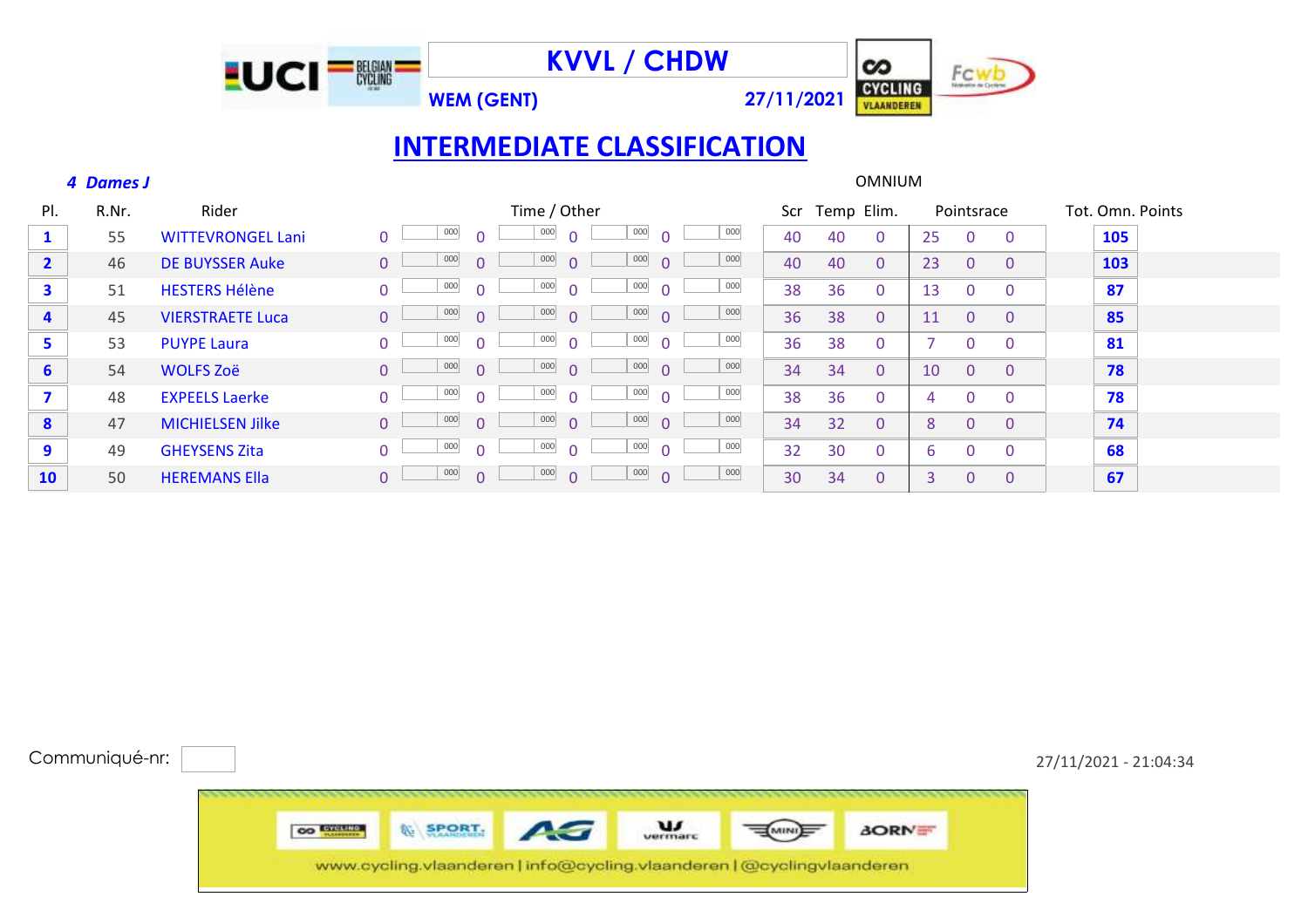

**WEM (GENT) 27/11/2021**



### **INTERMEDIATE CLASSIFICATION**

#### *Grote Finale Nieuw./Déb.* OMNIUM

Pl. R.Nr. Rider Time / Other Scr Temp Elim. Pointsrace Tot. Omn. Points 71 DE BOCK Aless 0 0 0 0 0 0 0 0 0 0 0 0 0 0 0 0 30 40 0 1 20 0 91 74 AERNOUTS Nicolas 0 0 0 0 0 0 0 0 0 0 0 0 34 38 0 16 0 0 **88**  84 HUYSMANS Nolan 0 <sup>000</sup> 0 <sup>000</sup> 0 <sup>000</sup> 0 40 40 0 0 0 <mark>80</mark> 64 VAN DYCK Jarne 0 0 0 0 32 36 0 11 0 0 **79** <sup>000</sup> <sup>000</sup> <sup>000</sup> <sup>000</sup> 75 VERSTRAETE Jenthe 0 0 0 0 0 0 0 0 0 0 0 0 0 0 3 0 0 <mark>77</mark> 63 VAN STRIJTHEM Matijs 0 0 000 0 000 0 000 0 38 36 0 2 0 0 **76**  90 PUYPE Bram 0 0 0 0 26 34 0 10 0 0 **70** <sup>000</sup> <sup>000</sup> <sup>000</sup> <sup>000</sup> 73 METTEPENNINGEN Arne 0 0 0 0 0 0 0 0 0 0 0 0 0 34 30 0 4 0 0 **68**  83 VAN DE PERRE Harry 0 0 0 0 36 30 0 0 0 0 **66** <sup>000</sup> <sup>000</sup> <sup>000</sup> <sup>000</sup> 87 VAN DER VURST Kobe 0 0 0 0 0 0 0 0 0 0 0 0 30 34 0 2 0 0 **66**  97 WARRANT Robin 0 0 0 0 0 0 0 0 0 0 0 0 0 0 0 0 0 64 69 WEYTS Louis 0 <u>↓ 1000</u> 0 <u>1 1000</u> 0 <u>1 1000</u> 0 28 32 0 2 0 0 1 62 95 WILLEMEN Senne 0 0 0 0 28 26 0 3 0 0 **57** <sup>000</sup> <sup>000</sup> <sup>000</sup> <sup>000</sup> 91 SEBRECHTS Daan 0 0 0 0 0 0 0 0 0 0 0 0 0 0 0 0 0 54 67 DE MOOR Andres 0 0 0 0 0 0 0 0 0 0 0 0 0 0 0 0 0 52 82 LOUAGIE Matti 0 0 0 0 0 0 0 0 0 0 0 0 0 0 0 0 52 70 BOSSAER Xander 0 0 0 0 26 24 0 0 0 0 **50** <sup>000</sup> <sup>000</sup> <sup>000</sup> <sup>000</sup> 89 VAN DAELE Lex 0 <u>0 000</u> 0 <u>0 000</u> 0 <u>0 000</u> 0 32 18 0 0 0 0 50 88 DAIX Guilaume 0 0 0 0 38 26 0 1 0 -20 **45** <sup>000</sup> <sup>000</sup> <sup>000</sup> <sup>000</sup>